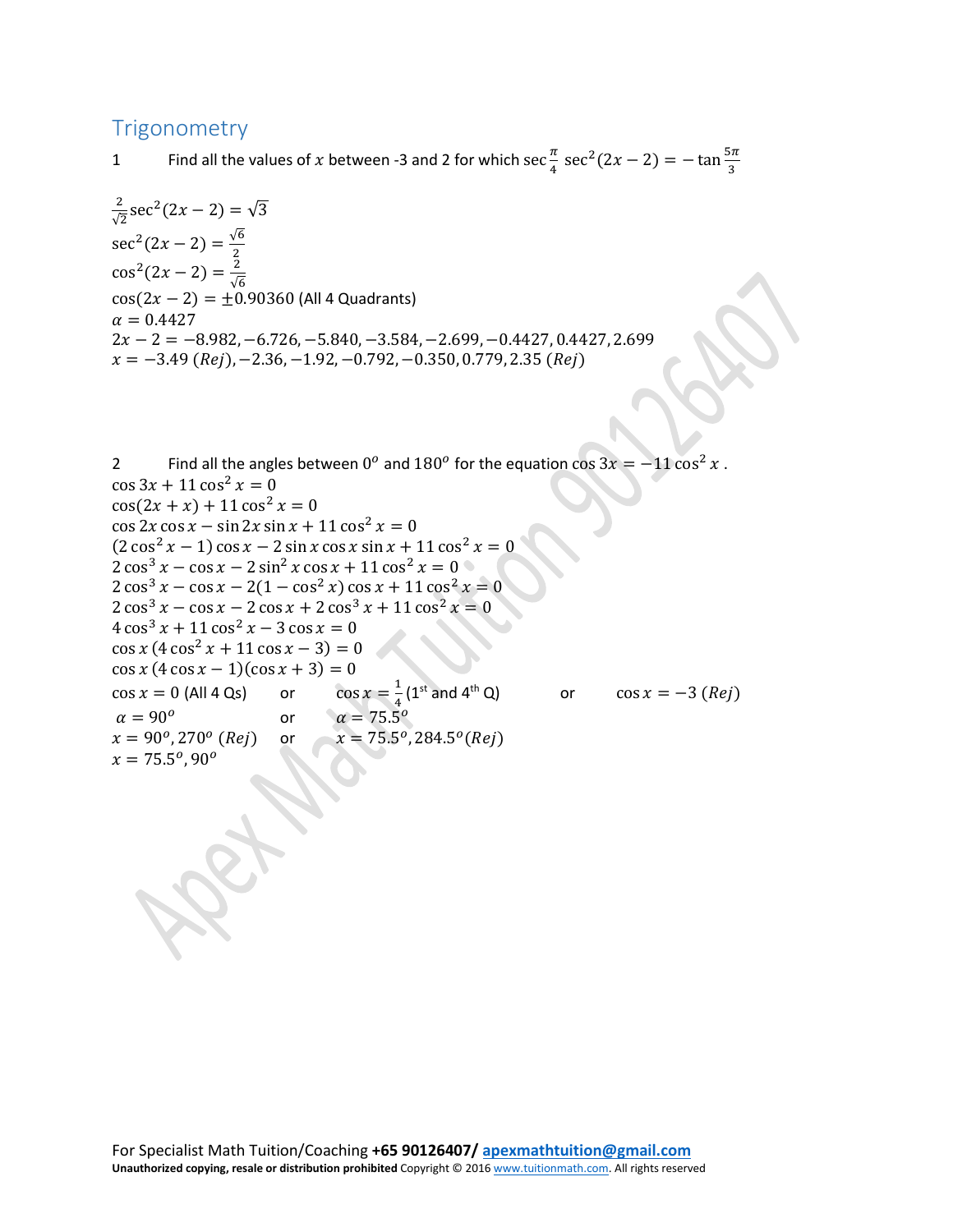3 Solve the equation  $\cos^2 \theta + 3 \sin \theta \cos \theta = -1$  for  $0^\circ \le \theta \le 180^\circ$  $\cos^2 \theta + 3 \sin \theta \cos \theta = -1$  $\cos^2 \theta + 3 \sin \theta \cos \theta + \sin^2 \theta + \cos^2 \theta = 0$  $2 \cos^2 \theta + 3 \sin \theta \cos \theta + \sin^2 \theta = 0$  $(2 \cos \theta + \sin \theta)(\cos \theta + \sin \theta) = 0$  $2 \cos \theta = -\sin \theta$  or  $\cos \theta = -\sin \theta$ <br>  $\tan \theta = -2$  (2<sup>nd</sup> and 4<sup>th</sup> Quadrants) or  $\tan \theta = -1$  (2<sup>nd</sup>) or  $\tan \theta = -1$  (2<sup>nd</sup> and 4<sup>th</sup> Quadrant)<br>or  $\alpha = 45^{\circ}$  $\alpha = 63.43^{\circ}$ <br>  $\theta = 116.6^{\circ}, 243.4^{\circ}$  (*Rej*) or  $\alpha = 45^{\circ}$ <br>
or  $\theta = 135^{\circ}, 315^{\circ}$  (*Rej*)  $\theta = 116.6^{\circ}, 243.4^{\circ}$  (Rej)  $\theta = 116.6^{\circ}, 135^{\circ}$  (1 d. p.)

4 a) Given that  $\cos 2x = a + b$  and  $\sin 2x = a - b$ . Show that  $a^2 + b^2 = 1$ b) Find a function that has the following graph

2 .



```
a) (a + b)^2 = \cos^2 2xa^2 + b^2 + 2ab = \cos^2 2x \quad -1(a - b)^2 = \sin^2 2xa^2 + b^2 - 2ab = \sin^2 2x \quad - (2)(1) + (2):
2(a^2 + b^2) = \sin^2 2x + \cos^2 2x2(a^2 + b^2) = 1a^2 + b^2 = \frac{1}{2} (Shown)
```
b) amplitude  $= 6$ Period  $=\frac{\pi}{2}$  $2\pi$  $\frac{2\pi}{b} = \frac{\pi}{2}$  $\overline{b} = 4$ Function:  $y = |6 \sin 4x| - 2$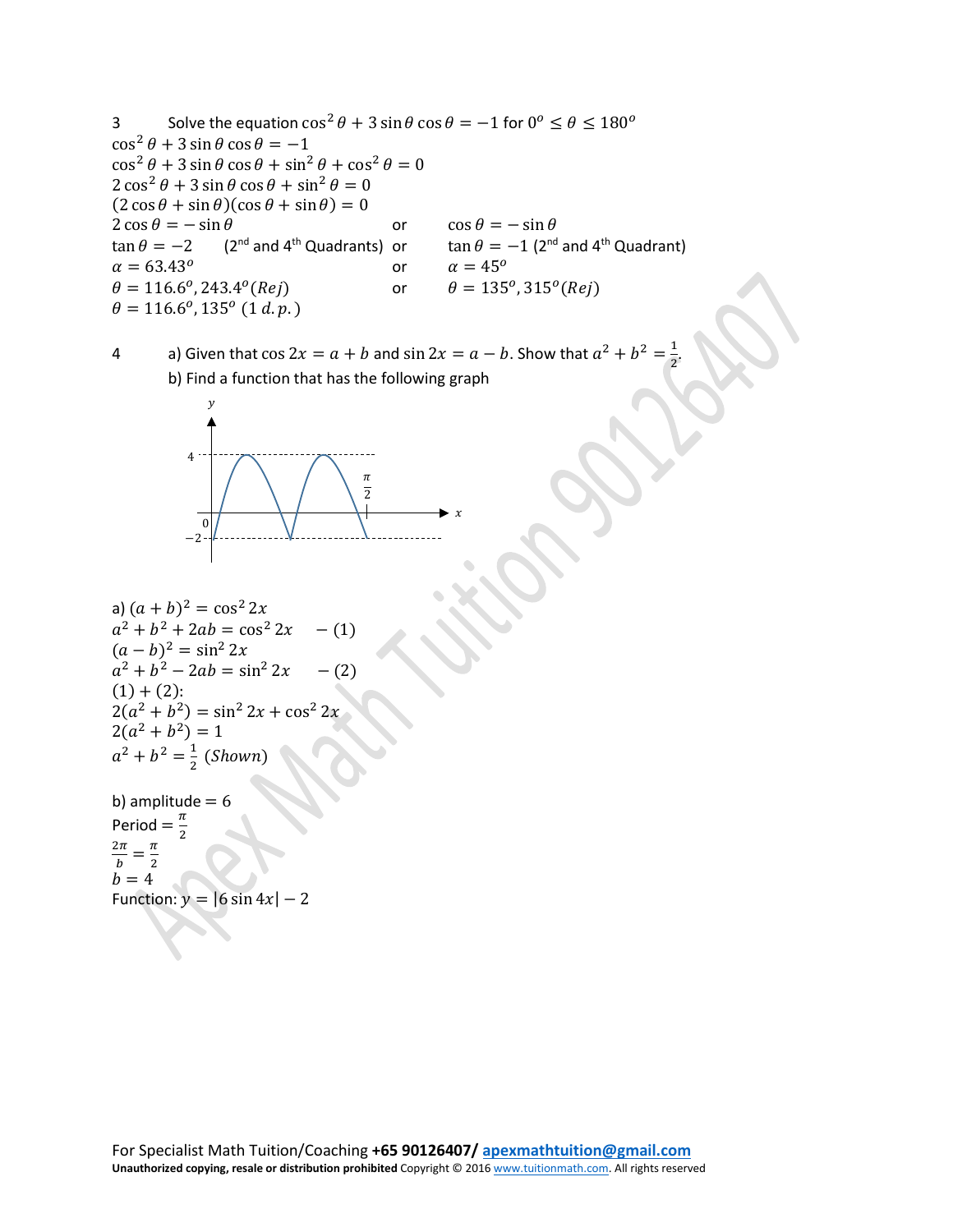5 Prove that  $\sin^4 A + \cos^4 A = \frac{1}{4}(3 + \cos 4A)$ . (Hint: Square( $\sin^2 A + \cos^2 A$ ) to help proof above equation)

$$
(\sin^2 A + \cos^2 A)^2 = \sin^4 A + \cos^4 A + 2 \sin^2 A \cos^2 A
$$
  
\n
$$
\sin^4 A + \cos^4 A = (\sin^2 A + \cos^2 A)^2 - 2 \sin^2 A \cos^2 A
$$
  
\n
$$
LHS = \sin^4 A + \cos^4 A
$$
  
\n
$$
= (\sin^2 A + \cos^2 A)^2 - 2 \sin^2 A \cos^2 A
$$
  
\n
$$
= 1 - \frac{4 \sin^2 A \cos^2 A}{2}
$$
  
\n
$$
= 1 - \frac{(2 \sin A \cos A)^2}{2}
$$
  
\n
$$
= 1 - \frac{(\sin 2A)^2}{2}
$$
  
\n
$$
= \frac{4 - 2 \sin^2 2A}{4}
$$
  
\n
$$
= \frac{4}{4}(3 + \cos 4A) = RHS (Shown)
$$

6 *ABC* is a triangle where  $\tan\left(\frac{2A}{2}\right) = \frac{1}{2}$ . i) Show that  $\tan \angle A = \frac{4}{3}$ . ii) Find the exact values of  $sin(\angle B + \angle C)$  and  $cos(\angle B + \angle C)$ (Hint:  $\angle A + \angle B + \angle C = 180^\circ$ )

i) 
$$
\tan \angle A = \frac{2 \tan(\frac{\angle A}{2})}{1 - \tan^2(\frac{\angle A}{2})} = \frac{2(\frac{1}{2})}{1 - (\frac{1}{2})^2} = \frac{4}{3}
$$
 (shown)  
\nii)  
\n $x$   
\n $x = \sqrt{3^2 + 4^2 + 4^2} = \frac{1}{3}$   
\n $\angle A + \angle B + \angle C = 180^\circ$  C  
\n $\angle B + \angle C = 180^\circ - \angle A$   
\n $\sin(\angle B + \angle C) = \sin(180^\circ - \angle A)$   
\n $= \sin(\angle A)$   
\n $= \frac{4}{5}$   
\n $\cos(\angle B + \angle C) = \cos(180^\circ - \angle A)$   
\n $= -\cos(\angle A)$   
\n $= -\frac{3}{5}$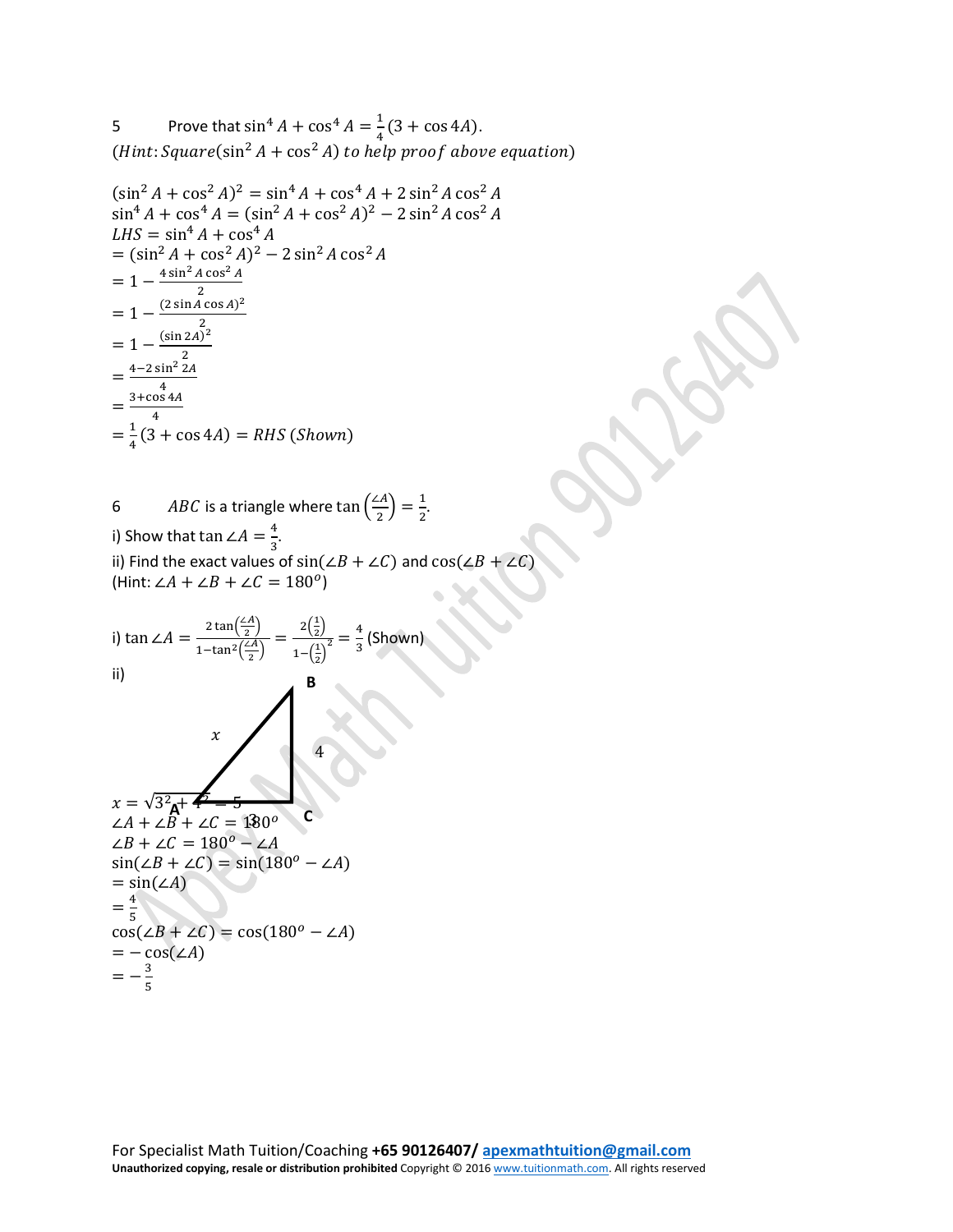7 The depth of water,  $y$  meters, at a particular coast,  $t$  hours after 12 am is given by:  $y = 4 + 3 \sin\left(\frac{\pi}{6}t\right)$  , where  $0 \le t \le 24$ i) State the amplitude of  $y$ 

ii) What are the depths of water at high tide and low tide?

iii) At what times of the day will low tide occur?

i) Amplitude = 3  
\nii) High tide = 
$$
4 + 3 = 7
$$
 m  
\nLow tide =  $4 - 3 = 1$  m  
\niii)  $4 + 3 \sin\left(\frac{\pi}{6}t\right) = 1$   
\n $\sin\left(\frac{\pi}{6}t\right) = -1$  (3<sup>rd</sup> and 4<sup>th</sup> Quadrants)  
\n $\alpha = \frac{\pi}{2}$   
\n $\frac{\pi}{6}t = \frac{3\pi}{2}, \frac{7\pi}{2}$   
\n $t = 9, 21$   
\n9 hours after 12am = 9am  
\n21 hours after 12am = 9pm  
\nLow tide occurs at 9*am* and 9*pm*.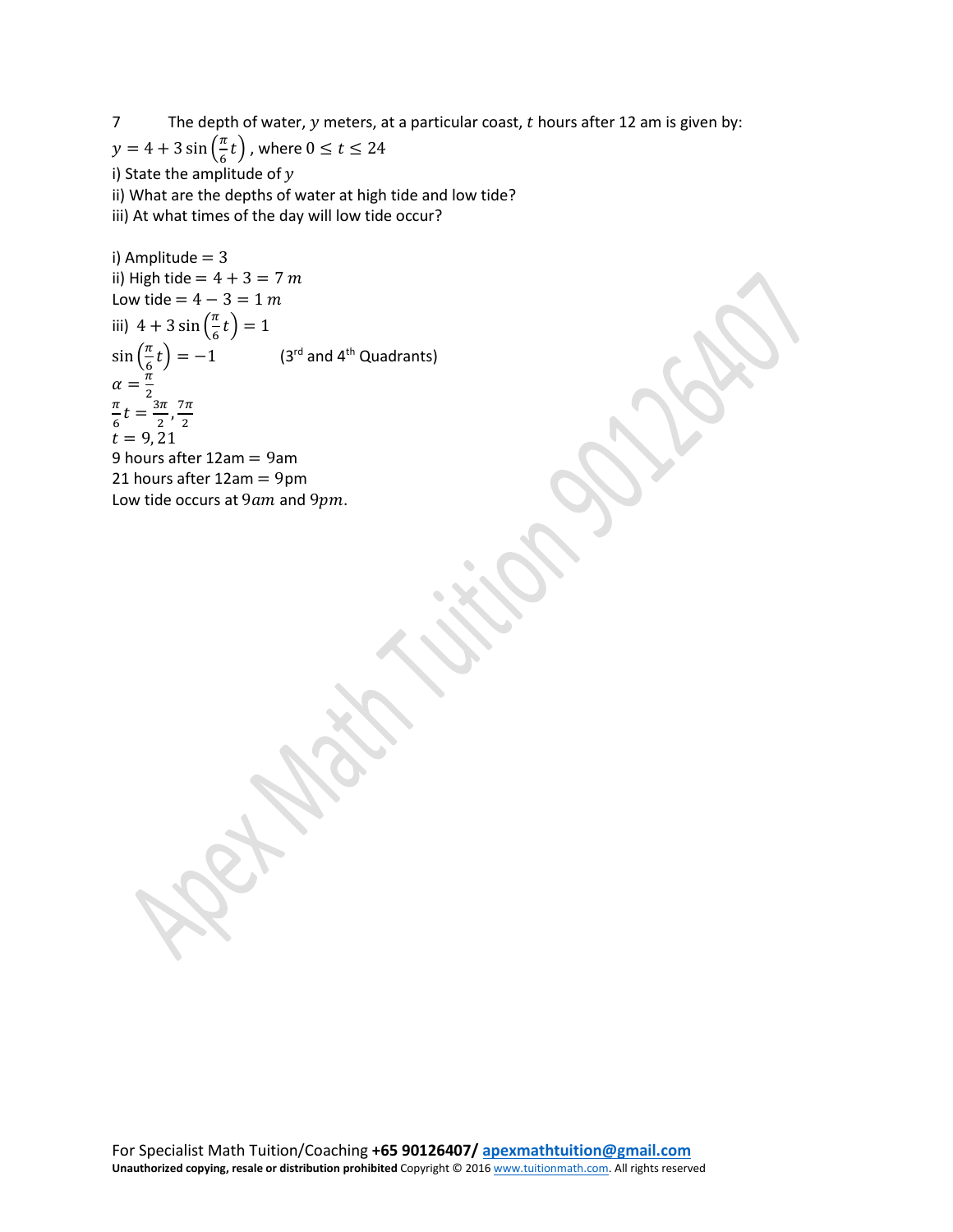8 a) Prove the identity  $\frac{\sin(A+B)}{\sin(A-B)} = \frac{\tan A + \tan B}{\tan A - \tan B}$ b) Prove the identity  $\sin^3 x + \cos^3 x = (\sin x + \cos x)(1 - \sin x \cos x)$ 

a) LHS =  $\frac{\sin(A+B)}{\sin(A+B)}$  $\sin(A-B)$ <br>sin A cos B + sin B cos A  $=\frac{\sin A \cos B + \sin B \cos A}{\sin A \cos B - \sin B \cos A}$ <br>=  $\frac{\cos A \cos B + \cos A \cos B}{\cos A \cos B}$ =  $\frac{\sin A \cos B}{\cos A \cos B}$   $\frac{\sin B \cos A}{\cos A \cos B}$  $=\frac{\tan A + \tan B}{\tan A - \tan B}$ <br>= RHS (Shown)

```
b) RHS = (\sin x + \cos x)(1 - \sin x \cos x)= sin x + \cos x - \sin^2 x \cos x - \sin x \cos^2 x= sin x + cos x – (1 – cos<sup>2</sup> x) cos x – sin x (1 – sin<sup>2</sup> x)
= sin \frac{x}{g} + cos \frac{x}{g} – cos \frac{x}{g} + cos<sup>3</sup> \frac{x}{g} – sin \frac{x}{g} + sin<sup>3</sup> \frac{x}{g}= cos<sup>3</sup> x + sin<sup>3</sup> x= LHS (Shown)
```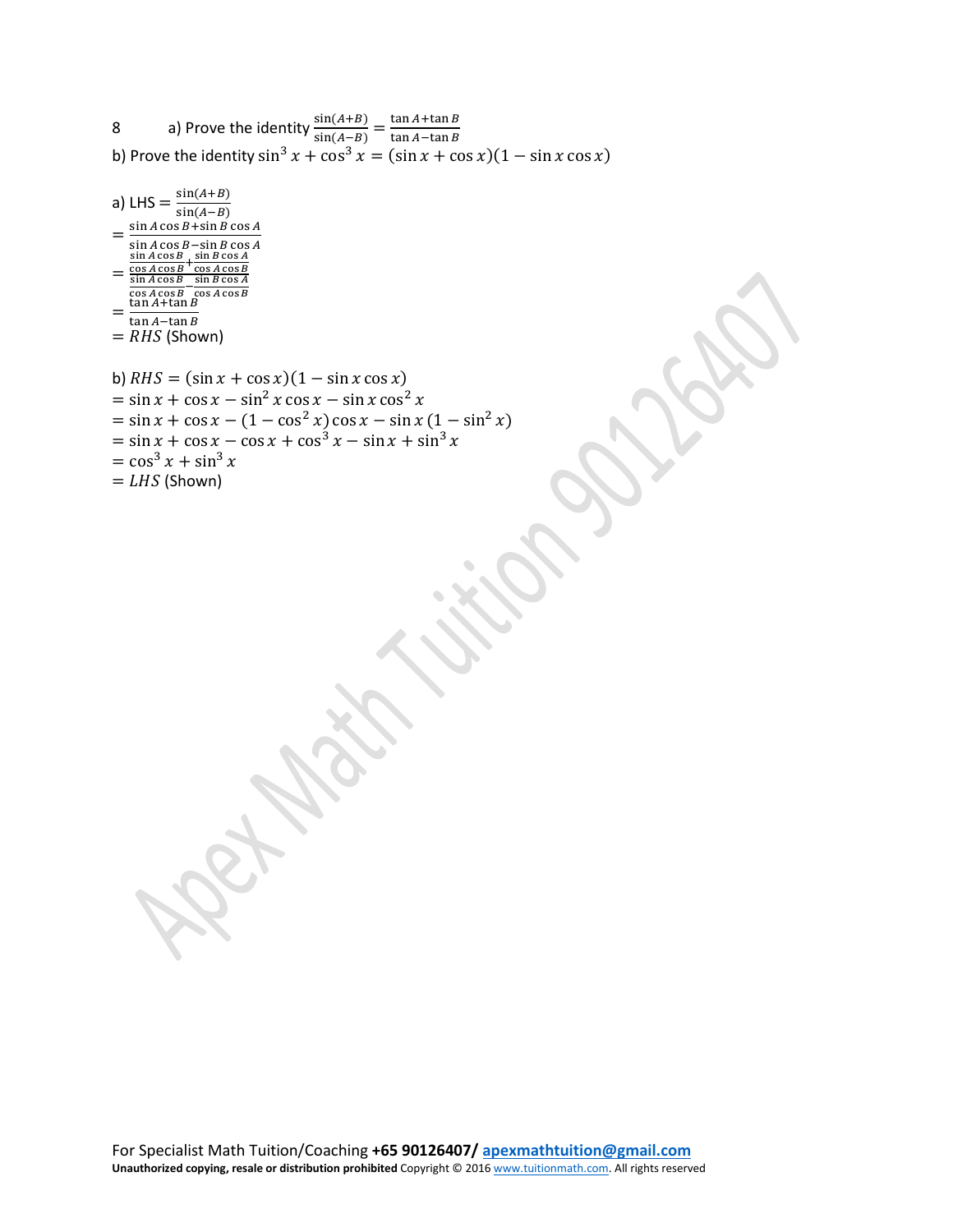9 i) Prove the identity  $\sin 2x - \tan x = \tan x \cos 2x$ . ii) Hence, without using a calculator, find the value of  $tan(67.5^o)$ .

```
i) RHS = \tan x \cos 2x=\frac{\sin x}{\cos x}(2\cos^2 x - 1)= 2 \sin x \cos x - \frac{\sin x}{\cos x}= sin 2x – tan x
= LHS (Proven)
ii) sin 2x - \tan x = \tan x \cos 2x\sin 2x = \tan x (\cos 2x + 1)\tan x = \frac{\sin 2x}{\cos 2x + 1}<br>Sub x = 67.5^{\circ}tan(67.5^o) = \frac{sin 135^o}{ }=\frac{\sin(180^\circ-45^\circ)}{\cos(180^\circ-45^\circ)+1}\frac{\cos(180^o - 45^o) + 1}{\sin 45^o}=\frac{\sin 45^\circ}{-\cos 45^\circ + 1}=
          √2
      -\frac{1}{\sqrt{2}}+1
 =
         1
        √2
      √2−1
        √2
 =\frac{1}{\sqrt{2}} \times \frac{\sqrt{2}}{\sqrt{2}-1}<br>= \frac{1}{\sqrt{2}-1}=\frac{1}{\sqrt{2}-1} \times \frac{\sqrt{2}+1}{\sqrt{2}+1}= \sqrt{2} + 1
```